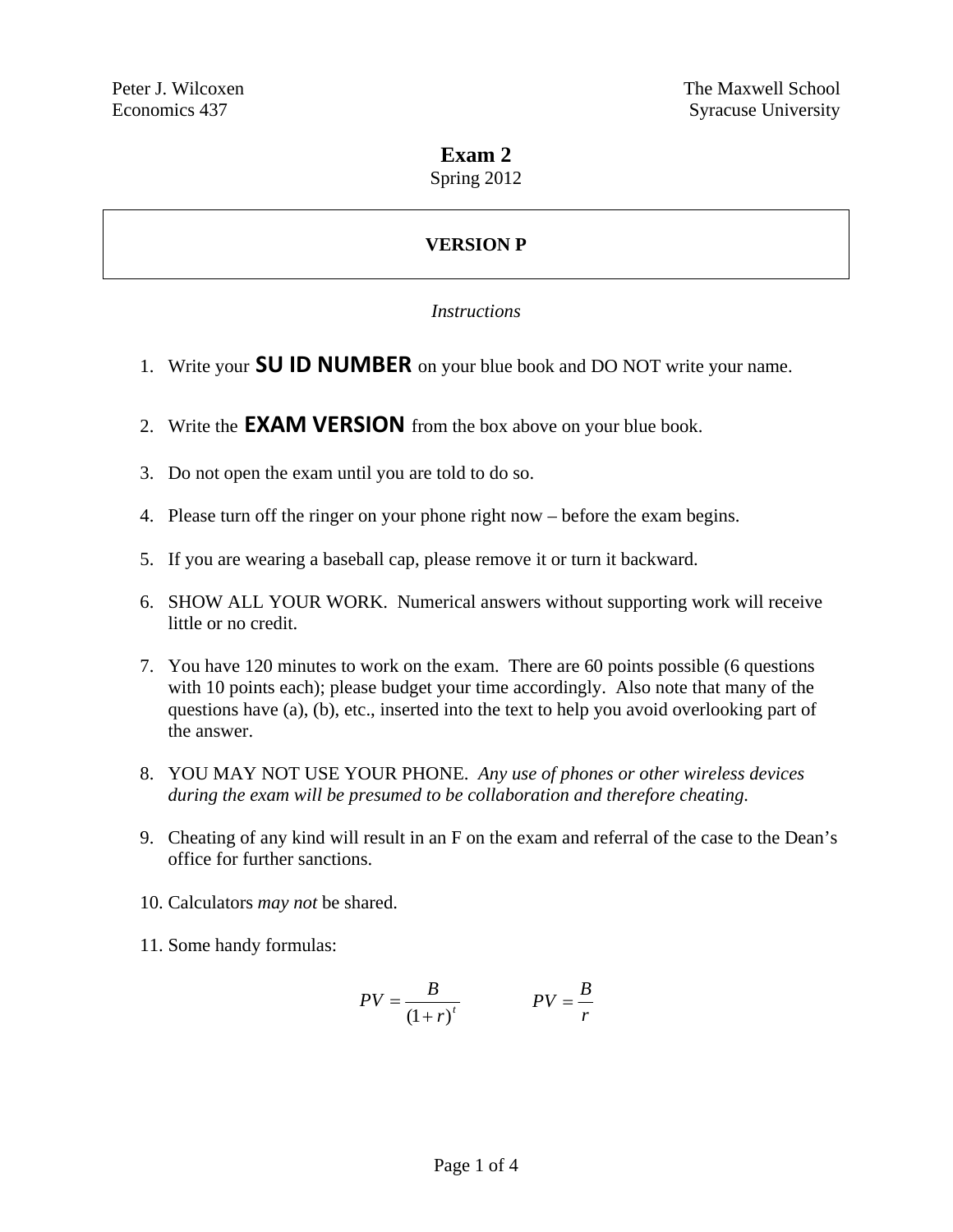### **Question 1 (10 points)**

The marginal benefits of abating a pollutant are given by MBA=1500–10<sup>\*</sup>Q. Two sources of the pollutant were recently regulated. Just before regulation, each source was emitting 150 tons (300 tons total). At the time of regulation, the sources were believed to have abatement costs given by: MCA1=20\*Q1 and MCA2=10\*Q2. Using this information, the regulator set up a tradable permit system and gave each source exactly the number of permits it would need for its abatement to be efficient. After the system was in place, however, the MCA curves for both sources were discovered to be wrong. The true curves are  $MCA1=5*Q1$  and  $MCA2=5*Q2$ .

Please calculate: (a) the efficient total quantity of abatement and the MCA if the original MCA curves had been correct; (b) the number of permits the regulator gave each firm; (c) the efficient total quantity of abatement given the true MCAs; (d) the deadweight loss, if any, under the permit system; (e) the equilibrium price of a permit under the actual MCAs; and (f) the value of any permit sales from one firm to the other.

## **Question 2 (10 points)**

A government would like to determine the value of a wilderness area. No admission fee is charged and 21,000 people visit each year. They come from six geographic zones labeled A through F. The cost of a round trip to the site from each zone is shown in the table below, along with each zone's population and the number of people who visit.

| Zone           | <b>Travel Cost</b> | <b>Population</b> | <b>Visitors</b> |
|----------------|--------------------|-------------------|-----------------|
| A              | \$5                | 2,000             | 1,400           |
| B              | \$10               | 20,000            | 11,000          |
| $\mathsf{C}$   | \$15               | 12,500            | 5,000           |
| D              | \$20               | 8,000             | 2,000           |
| E              | \$25               | 16,000            | 1,600           |
| $\overline{F}$ | \$30               | 9,000             |                 |

The public's willingness to pay for visits (including people from all zones) is known to be given by an equation of the form:  $W2P = A - B^*Q$ , where Q is the number of visitors and A and B are constants.

In addition, it is also known that 40,000 people who do NOT visit the site value its existence and are each willing to pay \$3 per year to keep it protected.

Please compute: (a) the number of people who would visit if a \$5 admission fee were charged, (b) the values of A and B, (c) the amount of consumer surplus received by visitors each year, (d) the annual benefit received by people who don't visit, and (e) the present value of keeping the land in its current condition forever (starting from period 1) when the interest rate is 10%.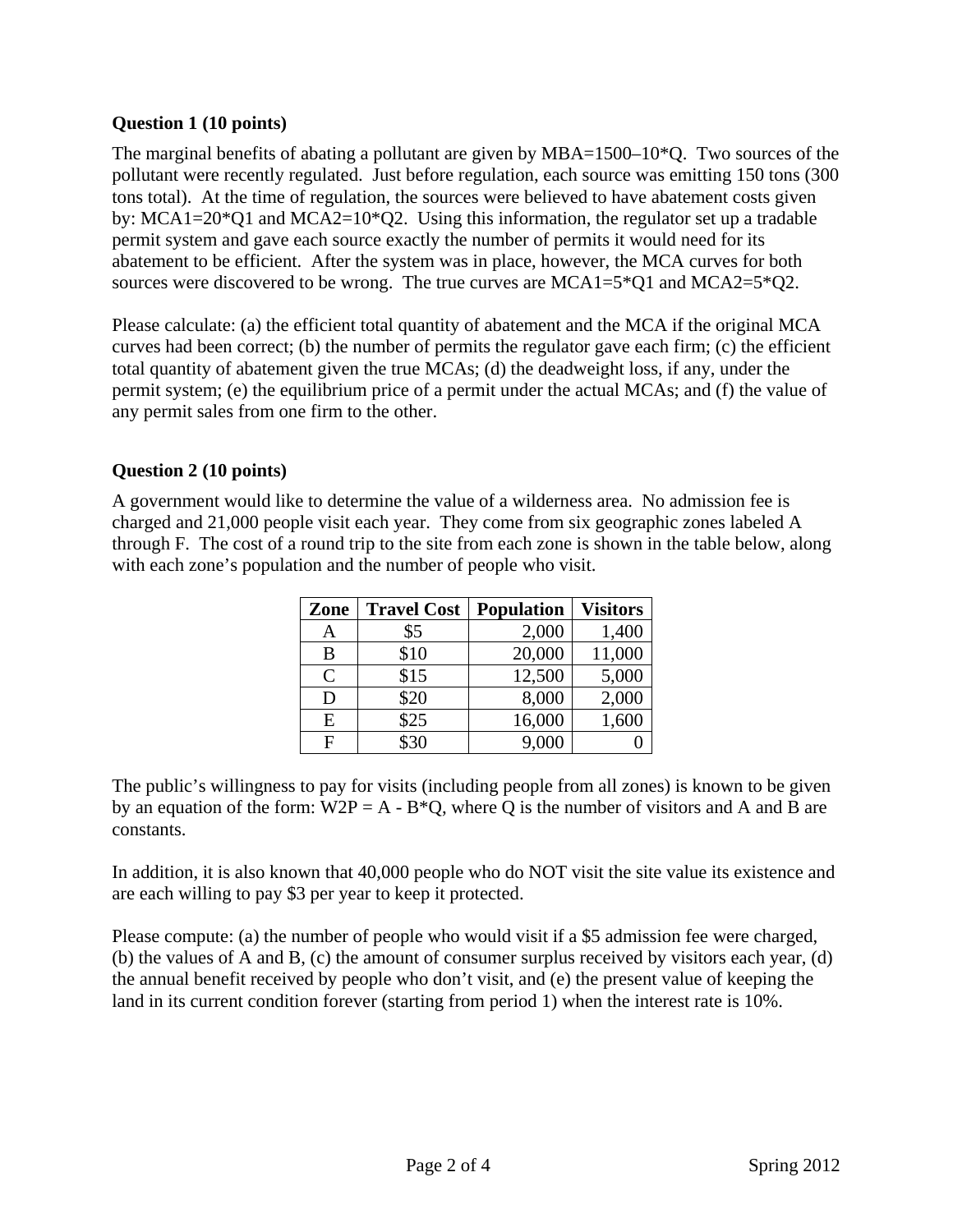### **Question 3 (10 points)**

A government agency is concerned about the level of arsenic in the drinking water of two groups of communities. Group A communities have 15 micrograms of arsenic per liter  $(\mu g/L)$  in their water and have a total population of 20 million. Group B communities have 25  $\mu$ g/L and have a total population of 10 million. Arsenic causes lung and bladder cancer and the annual risk per person *per*  $\mu$ g/L is 0.4 in a million or  $4 \times 10^{-7}$ .

The agency is considering two new standards. One standard (call it "20") would require communities to have no more than 20  $\mu$ g/L. To bring group B arsenic levels down to 20  $\mu$ g/L would cost \$100 million per year. The other standard (call it "10") would require communities to have no more than 10  $\mu$ g/L. To bring levels in A and B down to 10  $\mu$ g/L would cost \$800 million per year. The agency uses \$6 million as the value of a statistical life. Please treat the policies as separate options: you do not need to consider whether they could both be done together.

Please calculate: (a) the expected number of cases of cancer per year without any change in policy; (b),(c) the expected number of fatalities prevented by each standard; (d),(e) the net benefits of each standard. Finally, (f) explain which standard, if any, should be adopted and why.

## **Question 4 (10 points)**

Suppose a city that consists of two neighborhoods, "H" and "L", is considering a new wastewater treatment plant. You may treat the plant as a non-rival good that will serve both neighborhoods, and you may also assume that no one else lives in the city. The government must decide on the capacity of the facility, Q, and where it should be located. The marginal cost of a unit of capacity (before considering any externalities) is \$400,000. However, the neighborhood selected for the plant will incur external costs (MCext) as well. The neighborhood *not* selected will have *no* external costs. The table below summarizes facts known about the two neighborhoods:

|                       | H                    |                      |
|-----------------------|----------------------|----------------------|
| <b>Population</b>     | 200,000              | 400,000              |
| <b>Individual MB</b>  | MBhi= $10-(1/100)*Q$ | MBli=1- $(1/1000)*Q$ |
| <b>External Costs</b> | $MCext = 200,000$    | $MCext = 80,000$     |

Please determine: (a) where the plant should be located; (b) how large it should be and what will it cost (excluding externalities); (c) the net social surplus produced by the plant; and (d),(e) the gross benefits received by each neighborhood. Suppose the cost of building the plant is split between the neighborhoods based on their populations (1/3 for H, 2/3 for L). What is (f) the overall net benefit to neighborhood L? Finally, (h) what political problem would you expect to happen and how could that be avoided (be quantitative)?